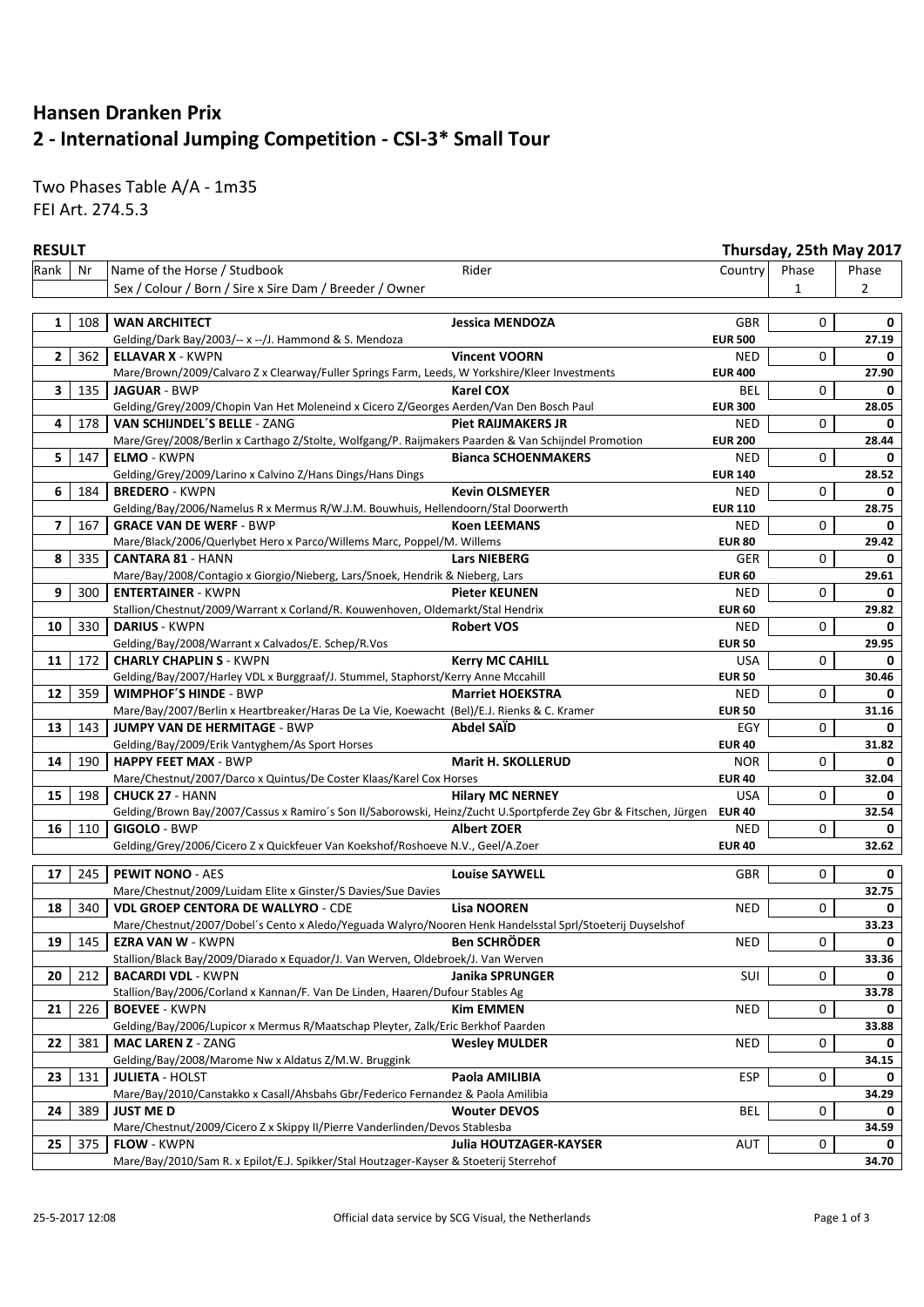# **Hansen Dranken Prix 2 - International Jumping Competition - CSI-3\* Small Tour**

Two Phases Table A/A - 1m35 FEI Art. 274.5.3

### **RESULT Thursday, 25th May 2017**

|      | .  |                                                         |       | 1119199971291111191972921 |       |       |
|------|----|---------------------------------------------------------|-------|---------------------------|-------|-------|
| Rank | Nr | Name of the Horse / Studbook                            | Rider | Country l                 | Phase | Phase |
|      |    | Sex / Colour / Born / Sire x Sire Dam / Breeder / Owner |       |                           |       |       |

| 26 | 194 | <b>C'EST BEAU - HANN</b><br><b>Darragh KENNY</b>                                                                           | IRL        | 0     | 0        |
|----|-----|----------------------------------------------------------------------------------------------------------------------------|------------|-------|----------|
|    |     | Gelding/Bay/2008/Calido I x Grannus/Klaas, Hermann/Jorge Matte                                                             |            |       | 34.76    |
| 27 | 387 | <b>Willem GREVE</b><br><b>ELKE MARIA M - KWPN</b>                                                                          | <b>NED</b> | 0     | 0        |
|    |     | Mare/Grey/2009/Cornet Obolensky x Carthago/Stoeterij Het Maalwater, Oude Niedorp/Willem Greve Sportpaarden                 |            |       | 34.78    |
| 28 | 155 | <b>VDL GROEP ELEXIA - KWPN</b><br><b>Leopold VAN ASTEN</b>                                                                 | <b>NED</b> | 0     | 0        |
|    |     | Mare/Bay/2009/Calvaro Z x Alexis Z/F.P. Van Eijkelenburg, Roggel/Stoeterij Duyselshof                                      |            |       | 34.79    |
| 29 | 218 | <b>TAURA VAN DE BROEKKANT - ZANG</b><br><b>Joy LAMMERS</b>                                                                 | <b>NED</b> | 0     | 0        |
|    |     | Mare/Bay/2006/Tornado x Perhapsv/h Molenvondel/Vermeulen Jaak/I. Lamers                                                    |            |       | 34.83    |
| 30 | 129 | <b>Wout-Jan VAN DER SCHANS</b><br>D' ANGELO - KWPN                                                                         | <b>NED</b> | 0     | 0        |
|    |     | Gelding/Bay/2008/Tangelo Van De Zuuthoeve x Sam R/C.C. Huisman-Holst, Mookhoek/C.C. Huisman & J. Van Meever & S. Den Exter |            |       | 35.36    |
| 31 | 384 | <b>DELINQUENT JX - SHBGB</b><br><b>Wilton PORTER</b>                                                                       | <b>USA</b> | 0     | 0        |
|    |     | Gelding/Black/2007/Darco x I Need You/Jane Maxwell/Sleepy P Ranch                                                          |            |       | 35.40    |
| 32 | 281 | <b>ISIDOR CARCALETTO - BWP</b><br><b>Radovan SILLO</b>                                                                     | <b>SVK</b> | 0     | $\Omega$ |
|    |     | Gelding/Bay/2008/Cardento I x Concorde/Lambrecht Paul, Merelbeke/Radovan Sillo                                             |            |       | 35.53    |
| 33 | 118 | <b>TIGER - SWB</b><br><b>James DAVENPORT</b>                                                                               | GBR        | 0     | 0        |
|    |     | Gelding/Bay/2004/Cardento x Stanford/Stig Hellkvist, Habo/Martin Dawes                                                     |            |       | 35.57    |
| 34 | 266 | <b>BILLY FANTA - AES</b><br><b>William FUNNELL</b>                                                                         | <b>GBR</b> | 0     | 0        |
|    |     | Mare/Bay/2008/Billy Congo x Cevin Z/Billy Stud/Billy Stud                                                                  |            |       | 35.61    |
| 35 | 270 | <b>BARRY WHITE 3 - KWPN</b><br><b>Aniek POELS</b>                                                                          | <b>NED</b> | 0     | 1        |
|    |     | Gelding/Bay/2006/Twisther x Animo/W. Gommeren, Oud Gastel/Ger Poels Horses                                                 |            |       | 36.44    |
| 36 | 261 | <b>COCO II - AES</b><br><b>Emily SHORT</b>                                                                                 | <b>USA</b> | 0     | 1        |
|    |     | Gelding/Grey/2005/La Poco x Calato/Duncan Inglis/Emily Shortt                                                              |            |       | 36.58    |
| 37 | 163 | <b>Reed KESSLER</b><br><b>KS STAKKI - HANN</b>                                                                             | <b>USA</b> | 0     | 1        |
|    |     | Mare/Dark Bay/2005/Stakkato Gold x Silvio I/Seide, Anne/Kessler Show Stables Europe & Wendy Smith                          |            |       | 36.98    |
| 38 | 298 | FOR CENTO - HOLST<br><b>Pieter CLEMENS</b>                                                                                 | <b>BEL</b> | 0     | 1        |
|    |     | Gelding/Bay/2006/For Pleasure x Cento/Hattebuhr Juergen, Winsen/Aller/Jos Lansink & Shane Breen                            |            |       | 38.44    |
| 39 | 104 | <b>BRILEXO - KWPN</b><br><b>Carlos Eduardo MOTA RIBAS</b>                                                                  | <b>BRA</b> | 0     |          |
|    |     | Gelding/Chestnut/2006/Phin Phin x Lux/E.J.M. Bleekman, Devon/Carlos Ribas                                                  |            |       | 29.85    |
| 40 | 202 | <b>DUCATI VDP - KWPN</b><br><b>Hilary SCOTT</b>                                                                            | <b>AUS</b> | 0     | 4        |
|    |     | Gelding/Chestnut/2008/Ukato x Voltaire/A. Van De Pol, Bathmen/Oaks Sport Horses                                            |            |       | 34.18    |
| 41 | 332 | <b>ARLANDO - KWPN</b><br><b>Roelof BRIL</b>                                                                                | <b>NED</b> | 0     | 5.       |
|    |     | Gelding/Bay/2005/Harley VDL x Animo/N.P. Franssen, Son/Stal Bril                                                           |            |       | 38.39    |
| 42 | 253 | <b>OLD CHAP TAME - SF</b><br><b>Ibrahim HANI BISHARAT</b>                                                                  | <b>JOR</b> | 0     | EL.      |
|    |     | Stallion/Chestnut/2002/Carthago x Quidam de Revel/M.S.N.C. Brohier/Abdulrahman Al Rajhi                                    |            |       |          |
| 43 | 220 | <b>CASPER 150 - OS</b><br><b>Karina JOHANNPETER</b>                                                                        | <b>BRA</b> | 1     |          |
|    |     | Gelding/Bay (Brown-Schw/2003/Concetto I x Grannus/Sosath, Gerd/Johannpeter, Karina                                         |            | 50.39 |          |
| 44 | 317 | <b>EDETTE - KWPN</b><br>Erika LICKHAMMER                                                                                   | <b>SWE</b> | 4     |          |
|    |     | Mare/Grey/2009/Namelus R x Indorado/Rfh. Elshuis/Vhlstables, Roeland Elshuis                                               |            | 43.49 |          |
| 45 | 224 | <b>FINEST QUALITY V&amp;K - KWPN</b><br><b>Emile Karim FARES</b>                                                           | LBN        | 4     |          |
|    |     | Gelding/Black/2010/Quality Time/Emile Fares                                                                                |            | 43.90 |          |
| 46 | 177 | DIEGO - KWPN<br><b>Peter BULTHUIS</b>                                                                                      | <b>NED</b> | 4     |          |
|    |     | Gelding/Bay/2008/Verdi x Gran Corrado/P. In't Panhuis, Susteren/Bulthuis Sporthorses                                       |            | 44.12 |          |
| 47 | 293 | <b>DIABLO F - KWPN</b><br><b>Doron KUIPERS</b>                                                                             | NED        |       |          |
|    |     | Gelding/Bay/2008/Canturano x Casantos/Stal Formidabel/Th.&T. Derks, Overasselt/Stal Thijssen                               |            | 44.21 |          |
| 48 | 365 | ERP VAN WWW.OLLAND.BIZ - KWPN<br><b>Ruben ROMP</b>                                                                         | <b>NED</b> | 4     |          |
|    |     | Stallion/Bay/2009/Amadeus x Namelus R/J. Van Gorkum, Sint-Oedenrode/Joan Van Gorkum                                        |            | 44.94 |          |
| 49 | 307 | <b>CAPRI RUBERTHA R - KWPN</b><br><b>Dominique NIJHOF- ROELOFSEN</b>                                                       | <b>NED</b> | 4     |          |
|    |     | Mare/Darkbay/2007/Wender R x Germus R/Stal Roelofs, Den Ham Ov/Stal Roelofsen Raalte                                       |            | 45.39 |          |
| 50 | 256 | <b>Demi VAN GRUNSVEN</b><br><b>TINKA'S HOPE - BWP</b>                                                                      | <b>NED</b> | 4     |          |
|    |     | Stallion/Bay/2007/Tinka's Boy x Royal Feu/Joris De Brabander, Sint-Niklaas/Van Grunsven Jumping Stables                    |            | 46.19 |          |
|    |     |                                                                                                                            |            |       |          |